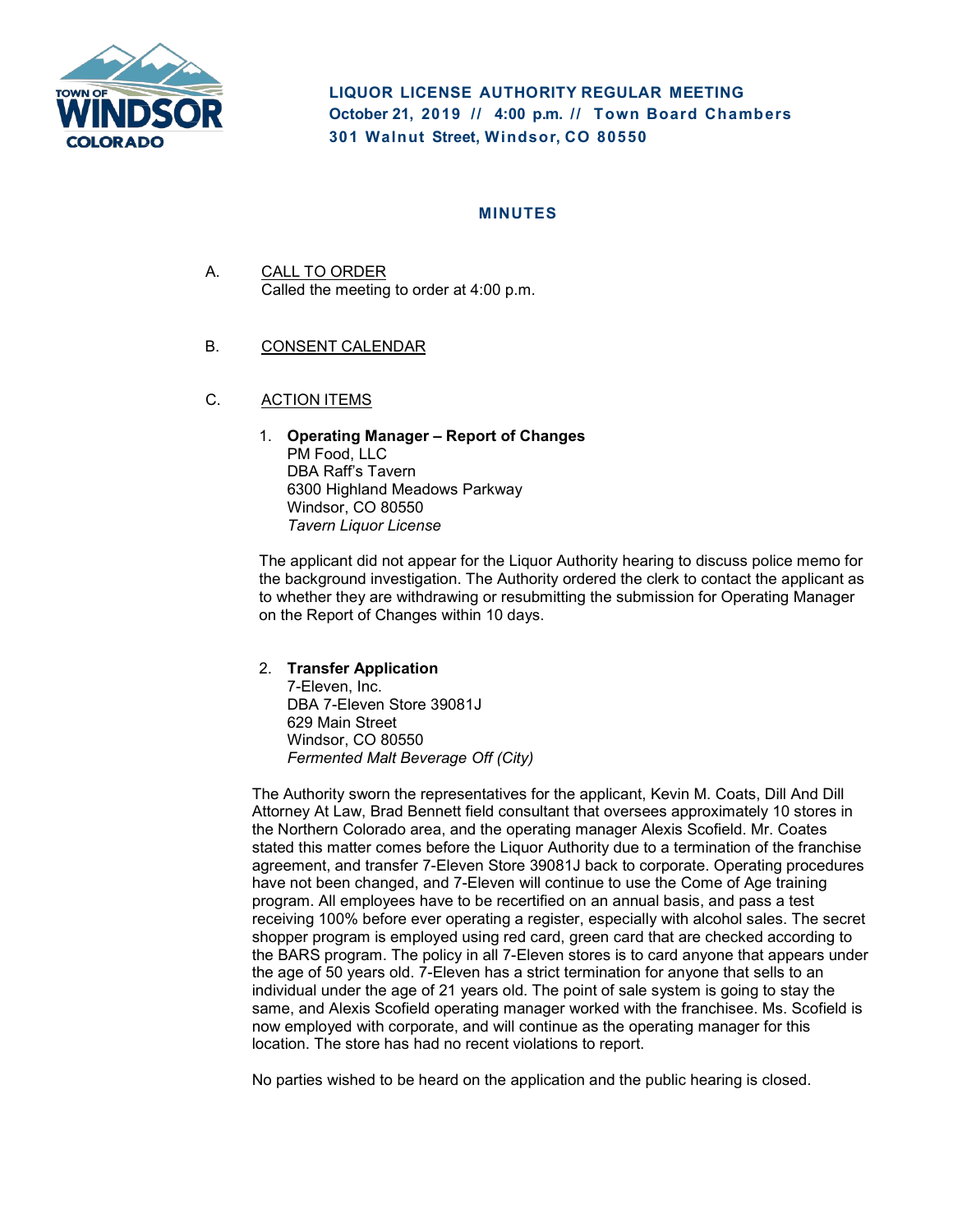The Authority did find based on the evidence and supporting documentation that the statutory requirements for this Transfer have been met, and that you are qualified to conduct the type of business purposed. The applicant must remain in compliance with the liquor code rules, regulations, and all municipal ordinances.

3. **New Application**  NOCO Dickey's, LLC DBA Dickey's Barbecue Pit 1399 Water Valley Parkway, Suite 400 Windsor, CO 80550 *Hotel And Restaurant License (City)*

The Authority sworn in the applicant, Jonathan Hockhalter, John Vasquez Owners of NOCO Dickey's, LLC DBA Dickey's Barbecue Pit, and Sara Hockhalter general manager. Mr. Hockhalter described the business as fast casual dining that serves Texas Barbecue, and smokes meat daily. Alcohol will be available to purchase from a cooler in the general area shown on the diagram. The establishment will be open mid-November with hours of operation from 11:00 a.m. – 9:00 p.m. 7 days a week.

The outdoor patio has 42" high metal railing surrounding the area with a gate displaying signs with No Alcohol Beyond this Point. Dickey's BBQ has a drive-up window for pick-up, and to-go orders, alcohol will not be served or distributed from that window. The alcohol sales will be overseen by a pit boss or general manager supervising daily operations. Alcohol will be served using the policy (1) ID, (1) beer, along with TIPS certified training for employees that are old enough to distribute. Discipline action would lead to termination of employment if alcohol is served to an underage individual or an intoxicated patron.

Dickey's BBQ will have a total of 10-13 employees with 3 employee working per shift. Mr. Hockhalter has 14 years' experience in the restaurant industry, and Mrs. Hockhalter has worked as a bartender for several years dating back to early 2000. All alcohol sales will take place at the counter, and all patrons will be ID no matter their age. There will be security cameras on the interior and exterior of the premise as another safe guard that will be monitored regularly. Mrs. Hockhalter completed the petition within the .5 mile site boundaries talked to residence, and business owner and posted the Notice of Hearing in compliance with the statue. Additionally Mr. Vasquez also completed some of the petition within the .5 mile site boundaries talked to residence, and business owners. They both received positive feedback by patron, and business owners. The petitions will be entered into the packet as Exhibit 1.

Mr. Vasquez stated he has a 50% interest in the business, but will not be handling day-to-day operations. He will be very active in the support role, and has 15+ years in hospitality in various roles. Dickey's BBQ is excited offer youth first time job opportunities, and be very active part of the community. The financial contribution will be entered as Exhibit 2 from Small Business Administration (SBA) Loan \$325,000.00, and cash contribution from Mr. Vasquez of \$40,000.00 documented in the packet. Additional funding will be available for tenant finishes from a secondary source not having to amend the SBA Loan.

No parties wished to be heard on the application and the public hearing is closed.

The Authority did find based on the evidence, previous submissions, and supplemental exhibits 1 and 2 that the adult inhabitants that were petitioned in the neighborhood do desire the issuance of this license and the reasonable requirement of the neighborhood. The reasonable requirements have been met and other types of licenses in the area do not preclude the issuance of this license. All statutory and ordinance requirements have been met granting this license will not restrain the competition and the applicant is approved to conduct business as purposed. Based on the police memo the applicant at this time is both qualified to conduct the business purposed, and is of good moral character. The Liquor Authority will grant the approval of the license based on the following conditions, certificate of occupancy from building department, final satisfactory inspection by the police department, and satisfactory completion of any background checks. The applicant must remain in compliance with the liquor code rules,